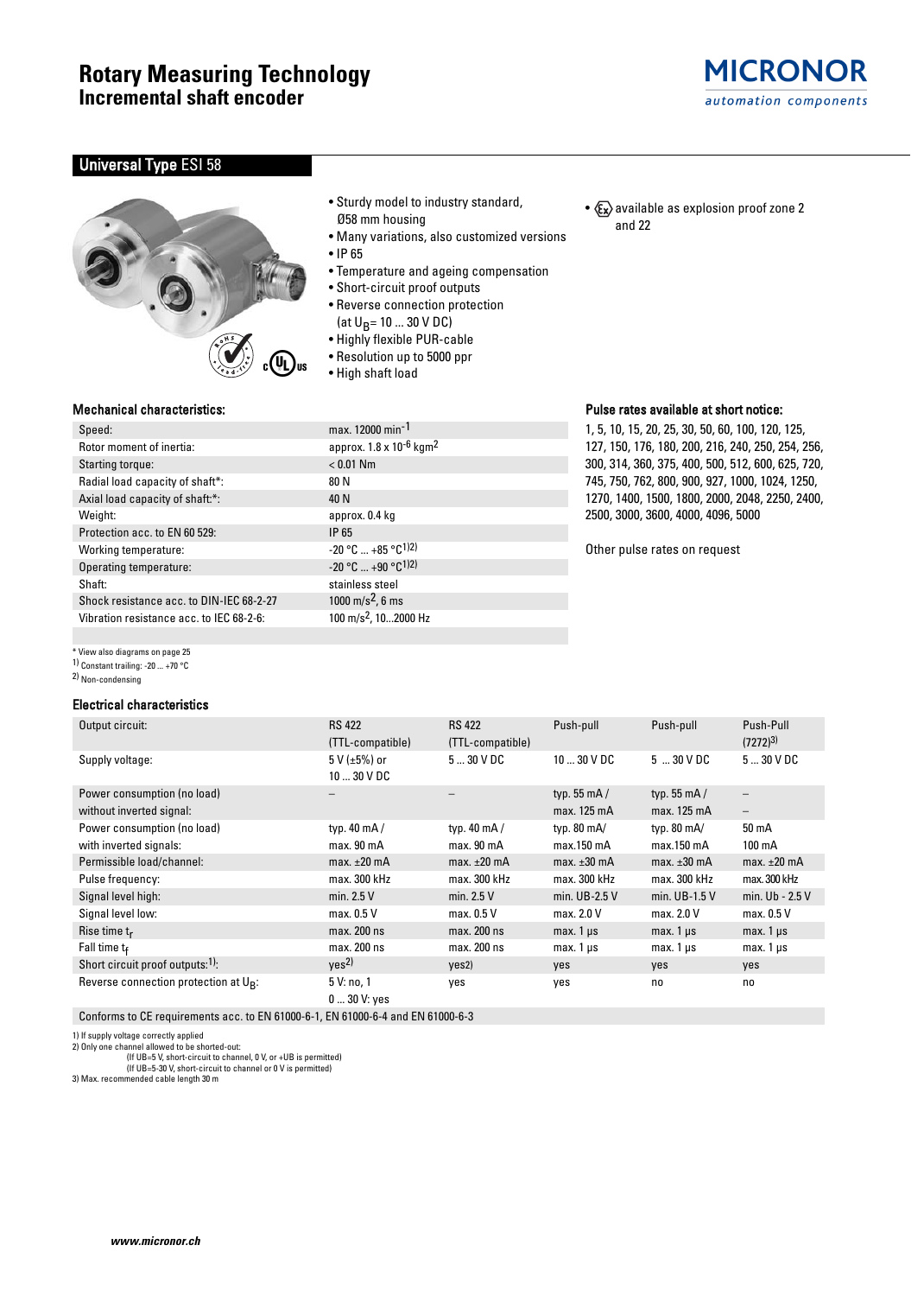# Universal Type ESI 58

#### **Terminal assignment**

| Signal:                      | 1 o v                 | 0 <sub>V</sub>        | $+U_B$                | $+U_B$              | $\mathsf{A}$ | A  | B  | B         |           |           | Shield          |
|------------------------------|-----------------------|-----------------------|-----------------------|---------------------|--------------|----|----|-----------|-----------|-----------|-----------------|
|                              |                       | Sensor <sup>2</sup> ) |                       | Sensor <sup>2</sup> |              |    |    |           |           |           |                 |
| 12-pin. Connector, Pin:   10 |                       | 11                    | 12                    |                     |              |    |    |           |           |           | PH <sup>1</sup> |
| Pin:IF<br>7-pin. Connector,  |                       | $- -$                 | D                     |                     | $\mathsf{H}$ |    | B  |           |           |           |                 |
| 10-pin. Connector, Pin:   F  |                       |                       | D                     |                     | $\mathsf{A}$ |    | B  | н         |           |           |                 |
| Cable colour:                | <b>WH</b>             | WH                    | <b>BN</b>             | <b>BN</b>           | GN           | YE | GY | <b>PK</b> | <b>BU</b> | <b>RD</b> |                 |
|                              | $0.5$ mm <sup>2</sup> |                       | $0.5$ mm <sup>2</sup> |                     |              |    |    |           |           |           |                 |

 $1)$  PH = Shield is attached to connector housing

2) The sensor cables are connected to the supply voltage internal-ly if long feeder cables are involved they can be used to adjust or control the voltage at the encoder

- If sensor cables are not in use, they have to be insulated or 0 VSensor has to be connected to 0 V and UBSensor has to be connected to U<sub>B</sub>

- Using RS 422 outputs and long cable distances, a wave impedance has to be applied at each cable end. Insulate unused outputs before initial startup.

Dimensions

Clamping bracket ø 58





Mounting advice:

The brackets and shafts of the encoder and drive should not both be rigidly coupled together at the same time! We recommend the use of suitable couplings (see Accessories section).